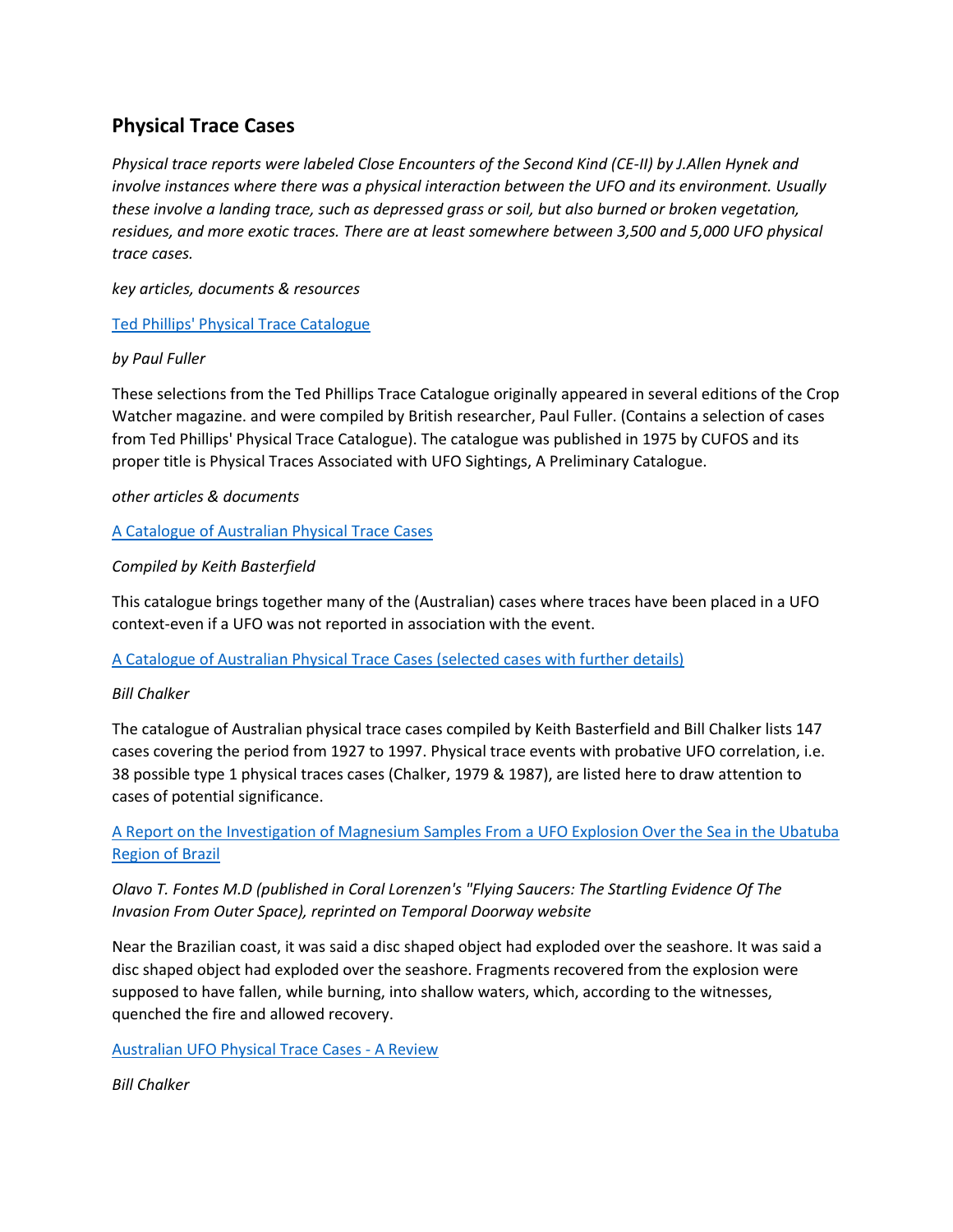The physical trace phenomenon is an enduring aspect of the UFO mystery, having manifested for the entire duration of the modern era of the UFO controversy. And like the UFO phenomenon itself, it is global in its extent. This range of events appears to substantiate the contention that UFOs possess a physical dimension.

[Biochemical traumatology as a potent tool for identifying actual stresses elicited by unidentified](http://www.scientificexploration.org/jse/articles/ufo_reports/bounias/toc.html)  [sources: Evidence for plant metabolic disorders in correlation with a UFO landing](http://www.scientificexploration.org/jse/articles/ufo_reports/bounias/toc.html)

*by Bounias, Michel C. L. (1990), J. Scientific Exploration, Vol. 4, No. 1, p. 1.*

Following an accurate testimony of a "UFO" landing, samples of a wild strain of Alfalfa were collected at the epicentre and at various increasing distances of the trace left on the ground 4 and 40 days after the observation. A

[Physical Evidence Related to UFO Reports \(Sturrock Panel\): Ground Traces](http://www.ufoevidence.org/documents/doc487.htm)

# *Peter Sturrock / Sturrock Panel Report / Physical Evidence Related to UFO Reports*

A few of the reports that have been investigated by GEPAN/SEPRA show ground traces that may be associated with the events reported by witnesses. Similar cases have been documented by other investigators. Phillips (1975) prepared a catalog of 561 such cases as a CUFOS report. R

# [Physical Traces Associated with Unidentified Flying Objects: An](http://www.ufoevidence.org/documents/doc1172.htm) Interim Report - Results of Processing Data - [1490 -](http://www.ufoevidence.org/documents/doc1172.htm) 2004

# *Ted R. Phillips, Center for Physical Trace Research*

This report presents a statistical analysis of data given in 3,059 reports involving observations of anomalous phenomena or objects on or near the ground resulting in physical residues generated by the observed phenomena or objects. These observations took place in 91 countries between 1490 and 2004. R

### Top Physical Trace Cases - [Cases of High Strangeness -](http://www.ufoevidence.org/documents/doc201.htm) A Preliminary List

# *Ted Phillips, Center for Physical TraceResearch*

The following is a preliminary list of High Strangeness cases involving physical traces associated with UFO sightings. It is not complete and will be added to as additional reports are received. These cases represent some of the high strangeness trace/landing events from a database of over 4,000 such events. R

### *websites & organizations*

### [Center for Physical Trace Research, Ted Phillips Website](http://www.angelfire.com/mo/cptr/main.html)

The Center for Physical Trace Research was established June 1, 1998 by Ted Phillips to provide a central repository for the receipt, study, and distribution of UFO landing events involving physical residue. Phillips has worked on hundreds of such cases since 1969 with the late Dr. J. Allen Hynek and the Center for UFO Studies, as well as with Mutual Unidentified Flying Object Network, Incorporated, MUFON.

[Map: UFO Landings & Traces: Europe .. all dates.](http://www.larryhatch.net/LTREUR.html)